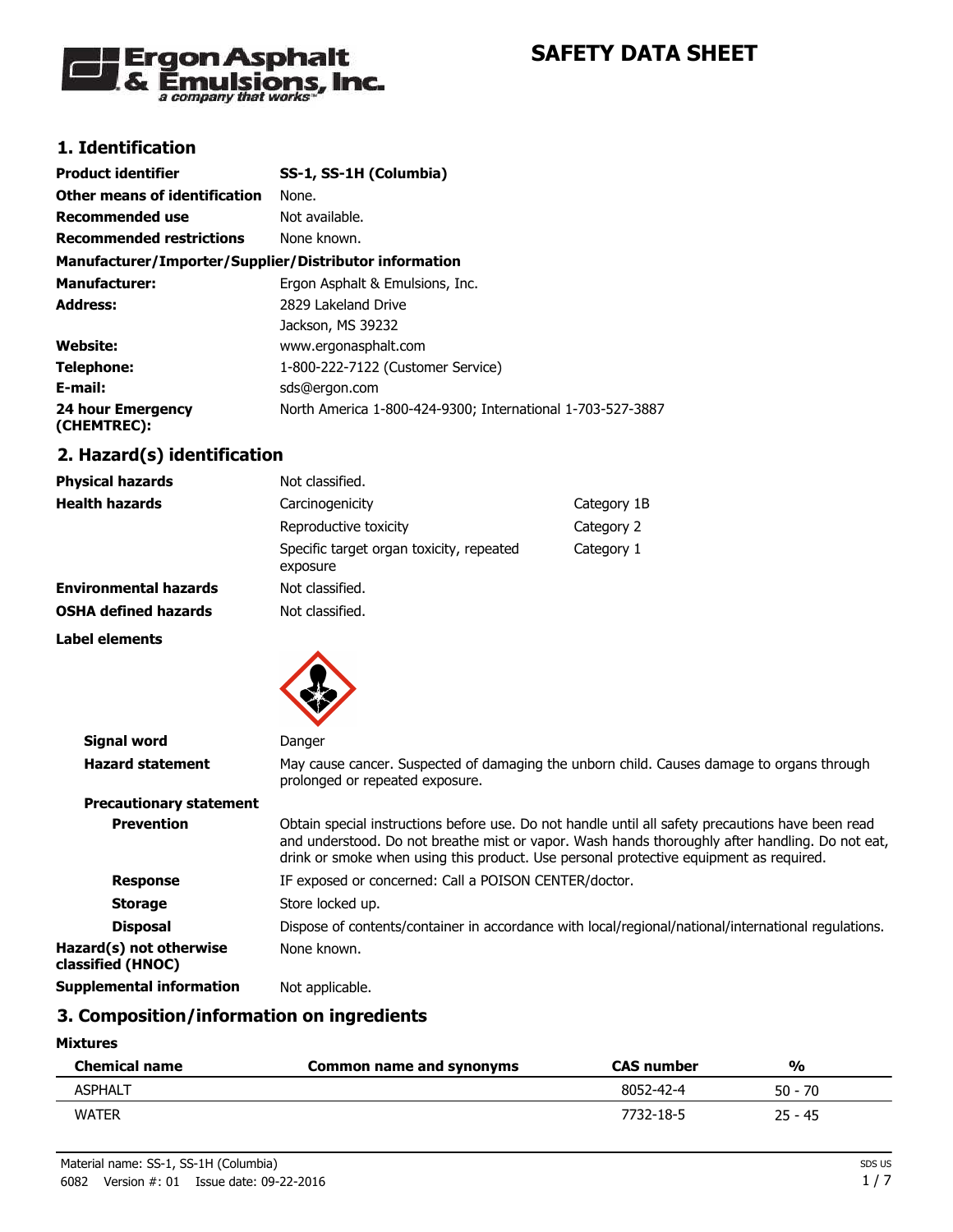| <b>Chemical name</b>                                                                | <b>Common name and synonyms</b>                                                                                                                                                                                                                                                                                                                                                    | <b>CAS number</b> | $\frac{0}{0}$ |
|-------------------------------------------------------------------------------------|------------------------------------------------------------------------------------------------------------------------------------------------------------------------------------------------------------------------------------------------------------------------------------------------------------------------------------------------------------------------------------|-------------------|---------------|
| EXTRACTS (PETROLEUM), HEAVY<br>PARAFFINIC DISTILLATE SOLVENT                        |                                                                                                                                                                                                                                                                                                                                                                                    | 64742-04-7        | < 10          |
| 4. First-aid measures                                                               |                                                                                                                                                                                                                                                                                                                                                                                    |                   |               |
| <b>Inhalation</b>                                                                   | If breathing is difficult, remove to fresh air and keep at rest in a position comfortable for breathing.<br>Call a physician if symptoms develop or persist.                                                                                                                                                                                                                       |                   |               |
| <b>Skin contact</b>                                                                 | If clothing sticks to the skin, do not remove. Lotion or hand cream may aid in the removal of<br>asphalt. Wash contact areas with soap and water. If needed, seek medical attention.                                                                                                                                                                                               |                   |               |
| Eye contact                                                                         | Immediately flush eyes with plenty of water for at least 15 minutes. Remove contact lenses, if<br>present and easy to do. Continue rinsing. Get medical attention if irritation develops and persists.                                                                                                                                                                             |                   |               |
| <b>Ingestion</b>                                                                    | Rinse mouth. DO NOT induce vomiting. Get medical attention immediately. If ingestion of a large<br>amount does occur, call a poison control center immediately.                                                                                                                                                                                                                    |                   |               |
| Most important<br>symptoms/effects, acute and<br>delayed                            | Direct contact with eyes may cause temporary irritation.                                                                                                                                                                                                                                                                                                                           |                   |               |
| <b>Indication of immediate</b><br>medical attention and special<br>treatment needed | Treat symptomatically.                                                                                                                                                                                                                                                                                                                                                             |                   |               |
| <b>General information</b>                                                          | Ensure that medical personnel are aware of the material(s) involved, and take precautions to<br>protect themselves.                                                                                                                                                                                                                                                                |                   |               |
| 5. Fire-fighting measures                                                           |                                                                                                                                                                                                                                                                                                                                                                                    |                   |               |
| Suitable extinguishing media                                                        | Foam. Dry chemical powder. Carbon dioxide (CO2).                                                                                                                                                                                                                                                                                                                                   |                   |               |
| <b>Unsuitable extinguishing</b><br>media                                            | Water. Do not use water jet as an extinguisher, as this will spread the fire.                                                                                                                                                                                                                                                                                                      |                   |               |
| <b>Specific hazards arising from</b><br>the chemical                                | During fire, gases hazardous to health may be formed.                                                                                                                                                                                                                                                                                                                              |                   |               |
| <b>Special protective equipment</b><br>and precautions for<br>firefighters          | Firefighters must use standard protective equipment including flame retardant coat, helmet with<br>face shield, gloves, rubber boots, and in enclosed spaces, SCBA. Structural firefighters protective<br>clothing will only provide limited protection.                                                                                                                           |                   |               |
| <b>Fire fighting</b><br>equipment/instructions                                      | ALWAYS stay away from tanks engulfed in flame. Fight fire from maximum distance or use<br>unmanned hose holders or monitor nozzles. Move containers from fire area if you can do so without<br>risk. In the event of fire, cool tanks with water spray.                                                                                                                            |                   |               |
| <b>Specific methods</b>                                                             | In the event of fire and/or explosion do not breathe fumes. In the event of fire, cool tanks with<br>water spray.                                                                                                                                                                                                                                                                  |                   |               |
| <b>General fire hazards</b>                                                         | No unusual fire or explosion hazards noted.                                                                                                                                                                                                                                                                                                                                        |                   |               |
| 6. Accidental release measures                                                      |                                                                                                                                                                                                                                                                                                                                                                                    |                   |               |
| <b>Personal precautions,</b><br>protective equipment and<br>emergency procedures    | Keep unnecessary personnel away. Keep people away from and upwind of spill/leak. Keep out of<br>low areas. Do not touch damaged containers or spilled material unless wearing appropriate<br>protective clothing. Ventilate closed spaces before entering them. For personal protection, see<br>section 8 of the SDS.                                                              |                   |               |
| <b>Methods and materials for</b>                                                    | This product is miscible in water.                                                                                                                                                                                                                                                                                                                                                 |                   |               |
| containment and cleaning up                                                         | Large Spills: Stop the flow of material, if this is without risk. Dike the spilled material, where this is<br>possible. Cover with plastic sheet to prevent spreading. Absorb in vermiculite, dry sand or earth and<br>place into containers. Prevent entry into waterways, sewer, basements or confined areas.                                                                    |                   |               |
|                                                                                     | Small Spills: Wipe up with absorbent material (e.g. cloth, fleece). Clean surface thoroughly to<br>remove residual contamination.                                                                                                                                                                                                                                                  |                   |               |
|                                                                                     | Never return spills to original containers for re-use. For waste disposal, see section 13 of the SDS.<br>Absorb or cover with dry earth, sand or other non-combustible material and transfer to containers.<br>Ventilate area and avoid breathing vapors or mist. For large spills, dike far ahead of liquid spill for<br>later disposal. Do not release into sewers or waterways. |                   |               |
| <b>Environmental precautions</b>                                                    | Avoid discharge into drains, water courses or onto the ground.                                                                                                                                                                                                                                                                                                                     |                   |               |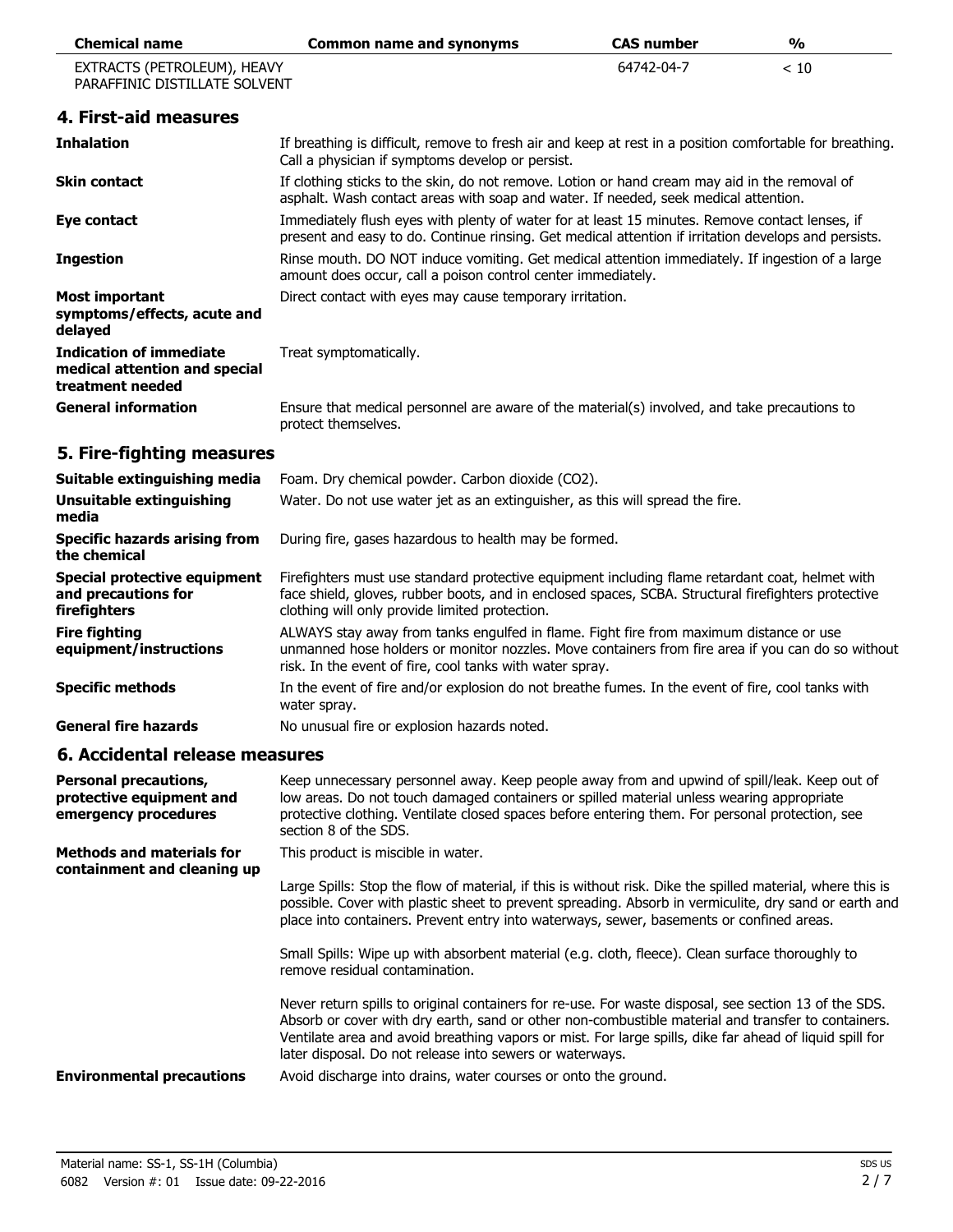# **7. Handling and storage**

Avoid prolonged exposure. Use only in well-ventilated areas. Hydrogen sulfide, a very highly toxic gas, may be present with this material. Keep face clear of tank and/or tank car openings. Good personal hygiene is necessary. Wash hands and contaminated areas with water and soap before leaving the work site. **Precautions for safe handling**

Prevent electrostatic charge build-up by using common bonding and grounding techniques. Store in original tightly closed container. Store in a well-ventilated place. Store away from incompatible materials (see Section 10 of the SDS). Do not allow material to freeze. **Conditions for safe storage, including any incompatibilities**

## **8. Exposure controls/personal protection**

### **Occupational exposure limits**

| Components                                                                                 | US. OSHA Table Z-1 Limits for Air Contaminants (29 CFR 1910.1000)<br><b>Type</b>                                                                                                                                            | <b>Value</b>  | Form                |
|--------------------------------------------------------------------------------------------|-----------------------------------------------------------------------------------------------------------------------------------------------------------------------------------------------------------------------------|---------------|---------------------|
| EXTRACTS (PETROLEUM),<br><b>HEAVY PARAFFINIC</b><br>DISTILLATE SOLVENT (CAS<br>64742-04-7) | <b>PEL</b>                                                                                                                                                                                                                  | $5$ mg/m $3$  | Mist.               |
| <b>US. ACGIH Threshold Limit Values</b>                                                    |                                                                                                                                                                                                                             |               |                     |
| <b>Components</b>                                                                          | <b>Type</b>                                                                                                                                                                                                                 | <b>Value</b>  | <b>Form</b>         |
| ASPHALT (CAS 8052-42-4)                                                                    | <b>TWA</b>                                                                                                                                                                                                                  | $0.5$ mg/m3   | Inhalable fraction. |
| US. NIOSH: Pocket Guide to Chemical Hazards                                                |                                                                                                                                                                                                                             |               |                     |
| <b>Components</b>                                                                          | <b>Type</b>                                                                                                                                                                                                                 | <b>Value</b>  | <b>Form</b>         |
| ASPHALT (CAS 8052-42-4)                                                                    | Ceiling                                                                                                                                                                                                                     | 5 mg/m $3$    | Fume.               |
| EXTRACTS (PETROLEUM),<br><b>HEAVY PARAFFINIC</b><br>DISTILLATE SOLVENT (CAS<br>64742-04-7) | <b>STEL</b>                                                                                                                                                                                                                 | $10$ mg/m $3$ | Mist.               |
|                                                                                            | <b>TWA</b>                                                                                                                                                                                                                  | 5 mg/m3       | Mist.               |
| <b>Biological limit values</b>                                                             | No biological exposure limits noted for the ingredient(s).                                                                                                                                                                  |               |                     |
| <b>Appropriate engineering</b><br>controls                                                 | Provide adequate ventilation, including appropriate local extraction, to ensure that the defined<br>occupational exposure limit is not exceeded.                                                                            |               |                     |
| Eye/face protection                                                                        | Individual protection measures, such as personal protective equipment<br>Wear safety glasses with side shields (or goggles).                                                                                                |               |                     |
| <b>Skin protection</b>                                                                     |                                                                                                                                                                                                                             |               |                     |
| <b>Hand protection</b>                                                                     | Chemical resistant gloves are recommended. If contact with forearms is likely wear gauntlet style<br>gloves.                                                                                                                |               |                     |
| Other                                                                                      | Wear appropriate chemical resistant clothing.                                                                                                                                                                               |               |                     |
| <b>Respiratory protection</b>                                                              | Not available.                                                                                                                                                                                                              |               |                     |
| <b>Thermal hazards</b>                                                                     | Wear appropriate thermal protective clothing, when necessary.                                                                                                                                                               |               |                     |
| <b>General hygiene</b><br>considerations                                                   | Always observe good personal hygiene measures, such as washing after handling the material and<br>before eating, drinking, and/or smoking. Routinely wash work clothing and protective equipment to<br>remove contaminants. |               |                     |
| 9. Physical and chemical properties                                                        |                                                                                                                                                                                                                             |               |                     |
| <b>Appearance</b>                                                                          | Viscous liquid                                                                                                                                                                                                              |               |                     |
| <b>Physical state</b>                                                                      | Liquid.                                                                                                                                                                                                                     |               |                     |
| <b>Form</b>                                                                                | Liquid.                                                                                                                                                                                                                     |               |                     |
| Color                                                                                      | Brown to Black                                                                                                                                                                                                              |               |                     |
| Odor                                                                                       | Tar-like                                                                                                                                                                                                                    |               |                     |
| <b>Odor threshold</b>                                                                      | Not available.                                                                                                                                                                                                              |               |                     |

| $M_{\text{in}}$ and $\sigma_{\text{in}}$ and $\sigma_{\text{in}}$ and $\sigma_{\text{in}}$ and $\sigma_{\text{in}}$ and $\sigma_{\text{in}}$ |                                                 |
|----------------------------------------------------------------------------------------------------------------------------------------------|-------------------------------------------------|
| Flash point                                                                                                                                  | $>$ 400.0 °F ( $>$ 204.4 °C) Cleveland Open Cup |
| Initial boiling point and<br>boiling range                                                                                                   | 212 °F (100 °C)                                 |
| Melting point/freezing point                                                                                                                 | Not available.                                  |
|                                                                                                                                              |                                                 |
| рH                                                                                                                                           | $9.6 - 10.6$                                    |
| vuvi tilitsiivid                                                                                                                             | noc avanapic.                                   |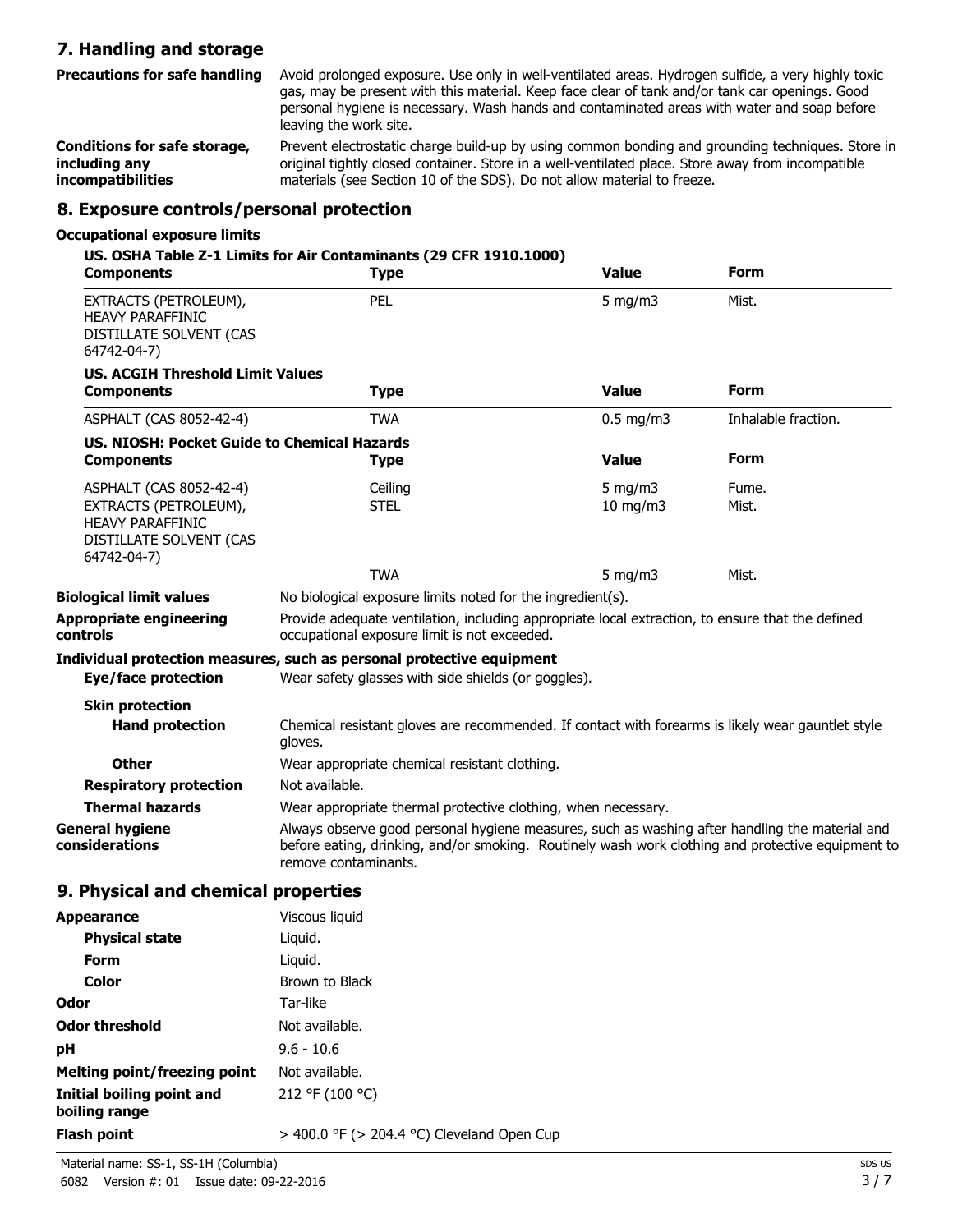| <b>Evaporation rate</b>                             | $\leq$ = 1             |
|-----------------------------------------------------|------------------------|
| <b>Flammability (solid, gas)</b>                    | Not available.         |
| <b>Upper/lower flammability or explosive limits</b> |                        |
| Flammability limit - lower Not available.<br>(%)    |                        |
| <b>Flammability limit -</b><br>upper $(% )$         | Not available.         |
| <b>Explosive limit - lower</b><br>(%)               | Not available.         |
| <b>Explosive limit - upper</b><br>(9/6)             | Not available.         |
| Vapor pressure                                      | < 20 mm Hg @ 70°F      |
| <b>Vapor density</b>                                | $>= 1$                 |
| <b>Relative density</b>                             | Not available.         |
| Solubility(ies)                                     |                        |
| <b>Solubility (water)</b>                           | Not available.         |
| <b>Partition coefficient</b><br>(n-octanol/water)   | Not available.         |
| <b>Auto-ignition temperature</b>                    | > 700 °F (> 371.11 °C) |
| <b>Decomposition temperature</b>                    | Not available.         |
| <b>Viscosity</b>                                    | Not available.         |
| <b>Other information</b>                            |                        |
| <b>Density</b>                                      | $8.30 - 8.50$ lb/gal   |
| <b>Percent volatile</b>                             | $< 2\%$                |
| <b>Specific gravity</b>                             | 1.01                   |
|                                                     |                        |

### **10. Stability and reactivity**

| <b>Reactivity</b>                            | The product is stable and non-reactive under normal conditions of use, storage and transport.                                                             |
|----------------------------------------------|-----------------------------------------------------------------------------------------------------------------------------------------------------------|
| <b>Chemical stability</b>                    | Stable under normal temperature conditions.                                                                                                               |
| <b>Possibility of hazardous</b><br>reactions | Hazardous polymerization does not occur.                                                                                                                  |
| <b>Conditions to avoid</b>                   | Avoid temperatures exceeding the flash point. Contact with incompatible materials. Do not overheat<br>product.                                            |
| <b>Incompatible materials</b>                | Strong oxidizing agents.                                                                                                                                  |
| <b>Hazardous decomposition</b><br>products   | Upon decomposition, this product may yield sulfur dioxide, carbon monoxide, carbon dioxide and/or<br>low molecular weight hydrocarbons. Hydrogen sulfide. |

# **11. Toxicological information**

## **Information on likely routes of exposure**

| <b>Inhalation</b>                                                                  | Prolonged inhalation may be harmful.                                         |  |
|------------------------------------------------------------------------------------|------------------------------------------------------------------------------|--|
| <b>Skin contact</b>                                                                | No adverse effects due to skin contact are expected.                         |  |
| Eye contact                                                                        | May be irritating to eyes.                                                   |  |
| <b>Ingestion</b>                                                                   | Expected to be a low ingestion hazard. Causes damage to organs by ingestion. |  |
| Symptoms related to the<br>physical, chemical and<br>toxicological characteristics | Not available.                                                               |  |
| <b>Information on toxicological effects</b>                                        |                                                                              |  |
| <b>Acute toxicity</b>                                                              | Not available.                                                               |  |
| <b>Skin corrosion/irritation</b>                                                   | Prolonged skin contact may cause temporary irritation.                       |  |
| Serious eye damage/eye<br>irritation                                               | Harmful in contact with eyes. None known.                                    |  |
| Respiratory or skin sensitization                                                  |                                                                              |  |

| <b>Respiratory sensitization</b> Not available. |                                                               |
|-------------------------------------------------|---------------------------------------------------------------|
| <b>Skin sensitization</b>                       | May cause skin disorders if contact is repeated or prolonged. |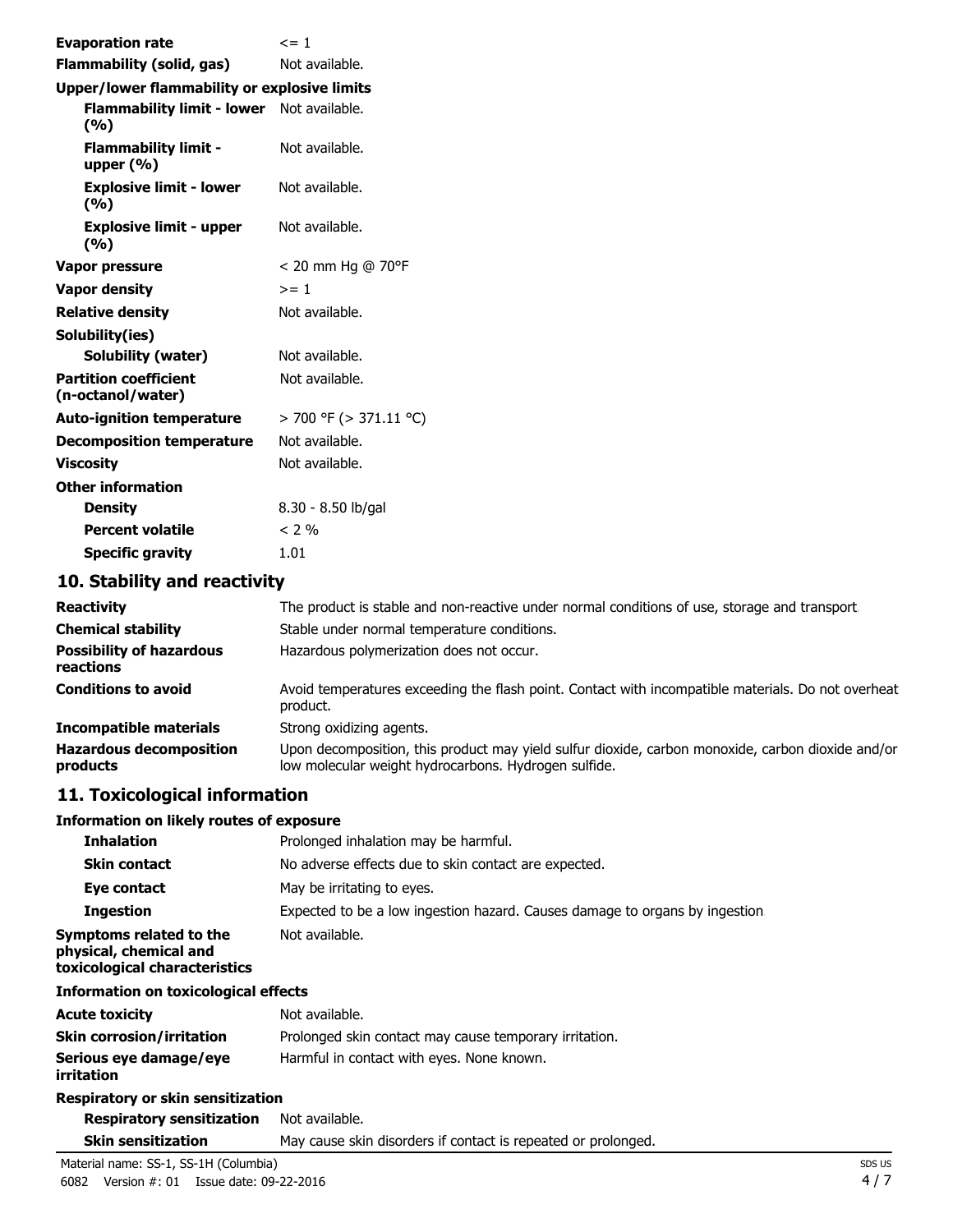| <b>Germ cell mutagenicity</b>                         | No data available to indicate product or any components present at greater than 0.1% are<br>mutagenic or genotoxic. |
|-------------------------------------------------------|---------------------------------------------------------------------------------------------------------------------|
| Carcinogenicity                                       | May cause cancer.                                                                                                   |
|                                                       | <b>IARC Monographs. Overall Evaluation of Carcinogenicity</b>                                                       |
| ASPHALT (CAS 8052-42-4)                               | 2B Possibly carcinogenic to humans.                                                                                 |
|                                                       | US. National Toxicology Program (NTP) Report on Carcinogens                                                         |
| Not listed.<br>Not regulated.                         | US. OSHA Specifically Regulated Substances (29 CFR 1910.1001-1050)                                                  |
| <b>Reproductive toxicity</b>                          | Suspected of damaging the unborn child.                                                                             |
| Specific target organ toxicity<br>- single exposure   | Not classified.                                                                                                     |
| Specific target organ toxicity<br>- repeated exposure | Not classified.                                                                                                     |
| <b>Aspiration hazard</b>                              | Not available.                                                                                                      |
| <b>Chronic effects</b>                                | Prolonged exposure may cause chronic effects.                                                                       |
| <b>Further information</b>                            | May cause damage to the liver and kidneys.                                                                          |

## **12. Ecological information**

|                        | Not expected to be harmful to aquatic organisms. |                |                                    |
|------------------------|--------------------------------------------------|----------------|------------------------------------|
| <b>Product</b>         |                                                  | <b>Species</b> | <b>Test Results</b>                |
| SS-1, SS-1H (Columbia) |                                                  |                |                                    |
| Aquatic                |                                                  |                |                                    |
| Crustacea              | EC50                                             | Daphnia        | 3603.125 mg/l, 48 hours estimated  |
| Fish                   | LC50                                             | Fish           | 13020.833 mg/l, 96 hours estimated |
|                        | Ecotoxicity                                      |                |                                    |

\* Estimates for product may be based on additional component data not shown.

| <b>Persistence and degradability</b> | No data is available on the degradability of this product.                                                                                                                                 |
|--------------------------------------|--------------------------------------------------------------------------------------------------------------------------------------------------------------------------------------------|
| <b>Bioaccumulative potential</b>     | No data available.                                                                                                                                                                         |
| Mobility in soil                     | No data available.                                                                                                                                                                         |
| <b>Other adverse effects</b>         | No other adverse environmental effects (e.g. ozone depletion, photochemical ozone creation<br>potential, endocrine disruption, global warming potential) are expected from this component. |

# **13. Disposal considerations**

| <b>Disposal instructions</b>             | Disposal recommendations are based on uncontaminated material. Dispose in accordance with all<br>applicable regulations. When this product as supplied is to be discarded as waste, it does not meet<br>the definition of a RCRA waste under 40 CFR 261.                      |
|------------------------------------------|-------------------------------------------------------------------------------------------------------------------------------------------------------------------------------------------------------------------------------------------------------------------------------|
| Local disposal regulations               | Dispose in accordance with all applicable regulations.                                                                                                                                                                                                                        |
| Hazardous waste code                     | Not applicable.                                                                                                                                                                                                                                                               |
| Waste from residues /<br>unused products | Dispose of in accordance with local regulations. Empty containers or liners may retain some product<br>residues. This material and its container must be disposed of in a safe manner (see: Disposal<br>instructions). Avoid discharge into water courses or onto the ground. |
| <b>Contaminated packaging</b>            | Empty containers should be taken to an approved waste handling site for recycling or disposal.<br>Since emptied containers may retain product residue, follow label warnings even after container is<br>emptied.                                                              |

# **14. Transport information**

### **DOT**

Not regulated as dangerous goods.

### **IATA**

Not regulated as dangerous goods.

## **IMDG**

Not regulated as dangerous goods.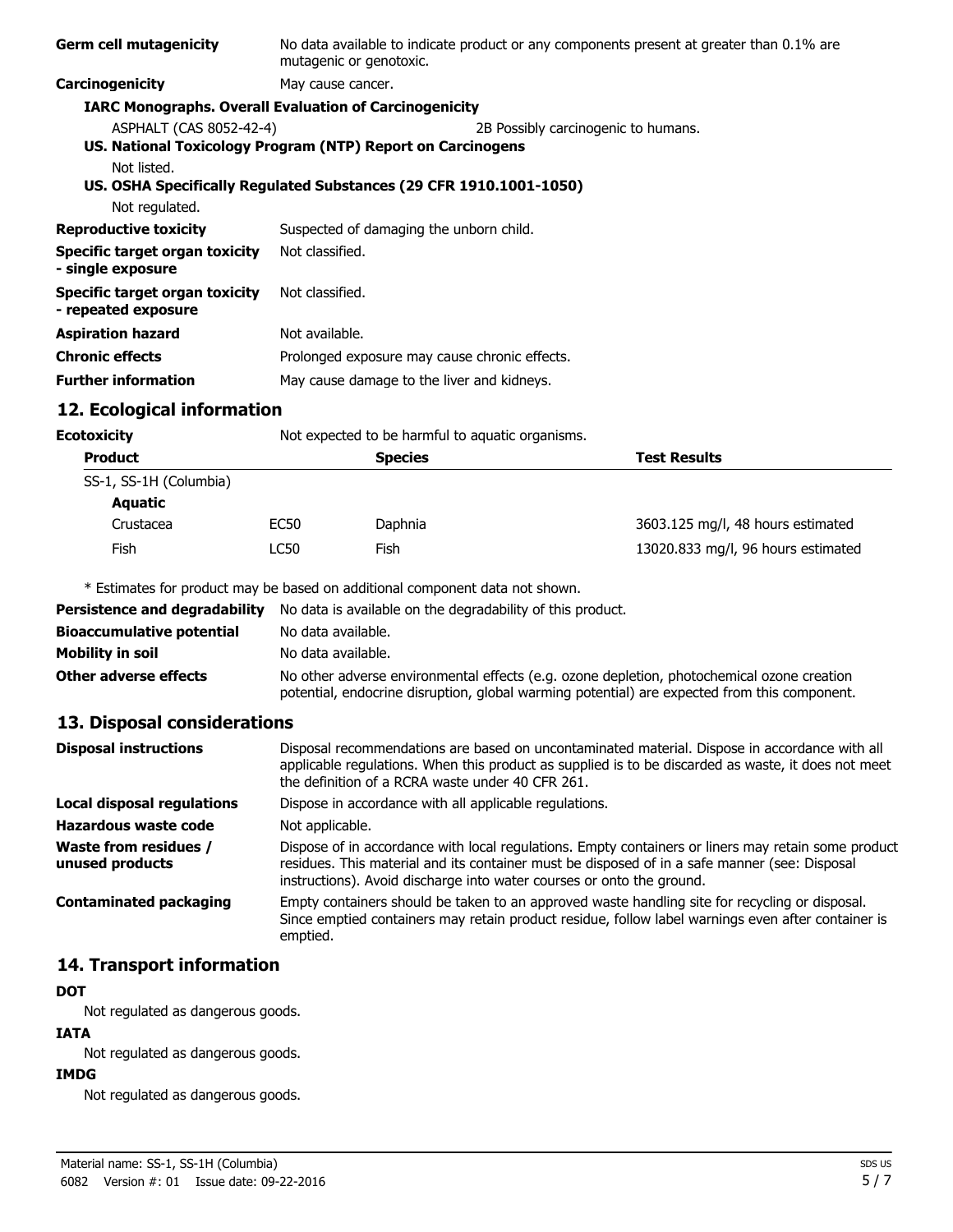**Transport in bulk according to** Not available. **Annex II of MARPOL 73/78 and the IBC Code**

## **15. Regulatory information**

| <b>US federal regulations</b>                                           | All components are on the U.S. EPA TSCA Inventory List.                                                 |                        |  |  |
|-------------------------------------------------------------------------|---------------------------------------------------------------------------------------------------------|------------------------|--|--|
|                                                                         | TSCA Section 12(b) Export Notification (40 CFR 707, Subpt. D)                                           |                        |  |  |
| Not regulated.                                                          |                                                                                                         |                        |  |  |
| <b>CERCLA Hazardous Substance List (40 CFR 302.4)</b>                   |                                                                                                         |                        |  |  |
| ASPHALT (CAS 8052-42-4)                                                 | I isted.<br>US. OSHA Specifically Regulated Substances (29 CFR 1910.1001-1050)                          |                        |  |  |
| Not regulated.                                                          |                                                                                                         |                        |  |  |
|                                                                         | <b>Superfund Amendments and Reauthorization Act of 1986 (SARA)</b>                                      |                        |  |  |
| <b>Hazard categories</b>                                                | Immediate Hazard - No                                                                                   |                        |  |  |
|                                                                         | Delayed Hazard - Yes                                                                                    |                        |  |  |
|                                                                         | Fire Hazard - No                                                                                        |                        |  |  |
|                                                                         | Pressure Hazard - No<br>Reactivity Hazard - No                                                          |                        |  |  |
| <b>SARA 302 Extremely hazardous substance</b>                           |                                                                                                         |                        |  |  |
| Not listed.                                                             |                                                                                                         |                        |  |  |
| <b>SARA 311/312</b><br><b>Hazardous chemical</b>                        | No                                                                                                      |                        |  |  |
| <b>SARA 313 (TRI reporting)</b><br>Not regulated.                       |                                                                                                         |                        |  |  |
| <b>Other federal regulations</b>                                        |                                                                                                         |                        |  |  |
|                                                                         | Clean Air Act (CAA) Section 112 Hazardous Air Pollutants (HAPs) List                                    |                        |  |  |
| Not regulated.                                                          |                                                                                                         |                        |  |  |
|                                                                         | Clean Air Act (CAA) Section 112(r) Accidental Release Prevention (40 CFR 68.130)                        |                        |  |  |
| Not regulated.                                                          |                                                                                                         |                        |  |  |
| <b>Safe Drinking Water Act</b><br>(SDWA)                                | Not regulated.                                                                                          |                        |  |  |
| <b>US state regulations</b>                                             | WARNING: This product contains a chemical known to the State of California to cause cancer.             |                        |  |  |
|                                                                         | US - California Proposition 65 - CRT: Listed date/Carcinogenic substance                                |                        |  |  |
| ASPHALT (CAS 8052-42-4)                                                 | Listed: January 1, 1990                                                                                 |                        |  |  |
| 69502.3, subd. (a))                                                     | US. California. Candidate Chemicals List. Safer Consumer Products Regulations (Cal. Code Regs, tit. 22, |                        |  |  |
| ASPHALT (CAS 8052-42-4)                                                 | EXTRACTS (PETROLEUM), HEAVY PARAFFINIC DISTILLATE SOLVENT (CAS 64742-04-7)                              |                        |  |  |
| <b>International Inventories</b>                                        |                                                                                                         |                        |  |  |
| Country(s) or region                                                    | <b>Inventory name</b>                                                                                   | On inventory (yes/no)* |  |  |
| Australia                                                               | Australian Inventory of Chemical Substances (AICS)                                                      | Yes                    |  |  |
| Canada                                                                  | Domestic Substances List (DSL)                                                                          | Yes                    |  |  |
| Canada                                                                  | Non-Domestic Substances List (NDSL)                                                                     | No                     |  |  |
| China                                                                   | Inventory of Existing Chemical Substances in China (IECSC)                                              | Yes                    |  |  |
| European Inventory of Existing Commercial Chemical Substances<br>Europe |                                                                                                         | Yes                    |  |  |

Europe **European List of Notified Chemical Substances (ELINCS)** No Japan Inventory of Existing and New Chemical Substances (ENCS) No No Korea **Existing Chemicals List (ECL) Existing Chemicals List (ECL) Nes** New Zealand New Zealand Inventory **New York 1988** Yes Philippines Philippine Inventory of Chemicals and Chemical Substances Philippines Pes

(EINECS)

(PICCS)